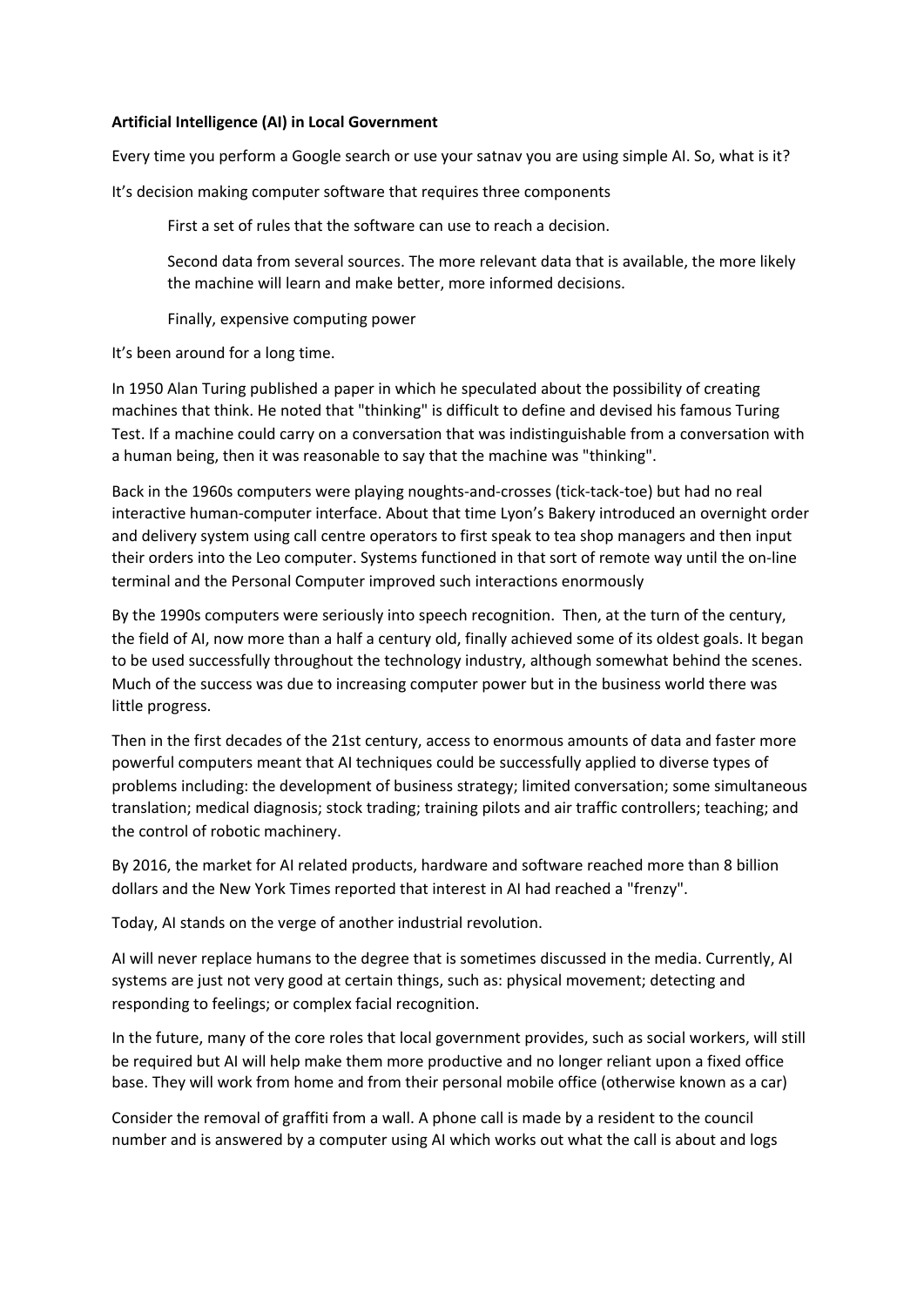details. The computer alerts an engineer who works from home and within his car. The computer provides a best route to the wall in question based upon latest traffic information.

The engineer attends the scene and confirms details to the computer which then obtains quotations from appropriate contractors and passes them to the engineer who selects one. The computer places the order. The contactor does the work and invoices the council. The computer alerts the engineer who inspects the work and passes it as satisfactory. The computer pays the contractor and updates the councils accounting information.

Used in this way AI is yet another step along the path that Lyons started down 60 years ago. It enables man and machine to interact and each to play to their respective strengths but without call centre operatives.

There is a close fit between the kind of AI used to augment human productivity and the kinds of work done by most local government officers. They are typically highly trained professionals who, on a day-to-day basis, deal with a perplexing variety of requests ranging from utterly mundane inquiries to highly critical ones.

This is exactly the kind of scenario where machine learning algorithms will shine, not as a replacement for human expertise but as a way of crystallising it and allowing it to focus on the right problems.

Routine tasks and interactions can be automated. Steps in complex processes that don't require deep judgement can happily be taken over by software. The treasure trove of data contained in Council systems can be automatically analysed and made available to support the officer. This will leave the people that ultimately deliver front-end services with more time to focus on the remaining tasks that really do require human sensitivity and judgement.

In a move to enhance customer service for more than 330,000 residents, in summer 2016 the north London borough of Enfield began using an AI system called Amelia. Enfield is one of London's largest boroughs and its population is growing by four to five thousand each year. Demand for service is growing all the time and each month the council receives 100,000 visits to its website and takes 55,000 telephone calls.

Sustaining consistently high-quality customer service to meet rising expectations is challenging. This is particularly difficult when set against a backdrop of central government spending cuts. By introducing Amelia, the council expects to increase the volume of queries it manages within existing resources. Amelia will be able to absorb time-intensive routine requests while freeing up council officers to focus on more complex issues.

Amelia is currently answering planning permission queries. By November 2017, she had handled over 2,300 queries and had been able to correctly recognize the intent of the person making the request 98% of the time.

Amelia's early results have impressed the council to the point that now they are seeing how far Amelia can help in managing application processes for specific areas: for example, pre-screening planning applications and providing self-certification for those building plans that fall within specific parameters. 

The think-tank Reform estimates that 250,000 public sector jobs will be replaced by AI over the next 15 years. The question is no longer whether there will be an economic transition - although one can argue about the pace and scale - but about how to manage that transition within Local Government,